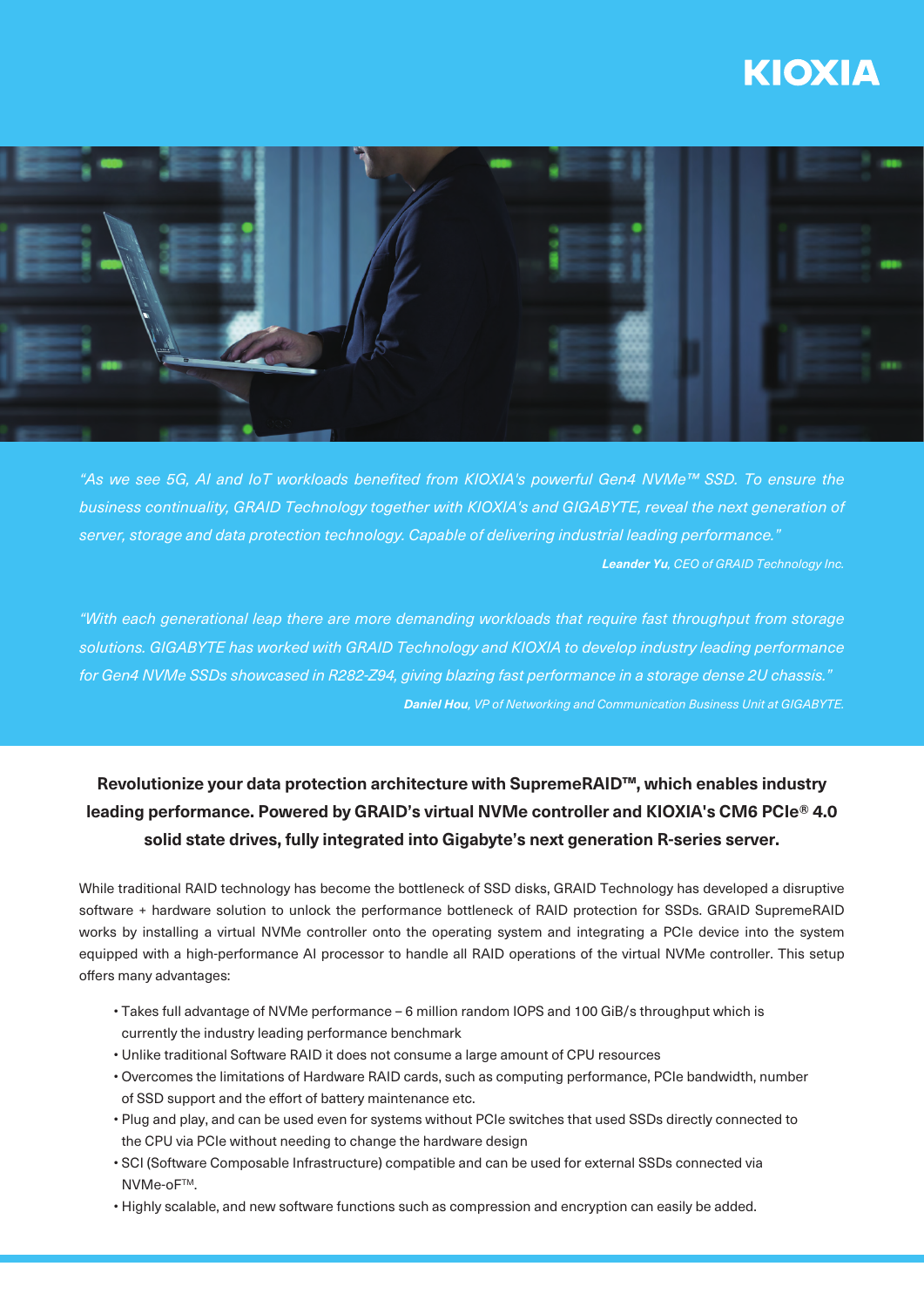## **INDUSTRY**

- Online transaction processing (OLTP) and online analytical processing (OLAP)
- Real-time editing of 4K/8K video content
- HPC and technical computing
- High-frequency trading (HFT) and real-time bidding (RTB)
- Large SQL and NoSQL database processing

# **CHALLENGE**

With various of the workloads that require the performance of NVMe SSD, to protect the business continuality, using traditional RAID becomes a challenge to get the performance that NVMe SSD should performed. Existing solution in the market, no matter it's software RAID or hardware RAID, are currently incapable to drive more than 4 NVMe SSDs. To get full power of NVMe SSD becomes too complex and not cost effective.

# **SOLUTION**

This solution uses the KIOXIA CM6-R high-performance enterprise-class SSD, with the GIGABYTE R282-Z94 full NVMe server, and uses the GRAID SupremeRAID SR-1000 for data protection. The SupremeRAID SR-1000 can flexibly configure RAID groups for different performance requirements of workloads

#### **BENEFITS**

This solution comes with 128-core CPU in a single 2U server, with storage capable of delivering more than 100 GiB/s of bandwidth, 6 million IOPS and up to 570 TB of usable space with comprehensive data protection at the same time, which greatly reduces system complexity and total cost of ownership.

## **Architecture**

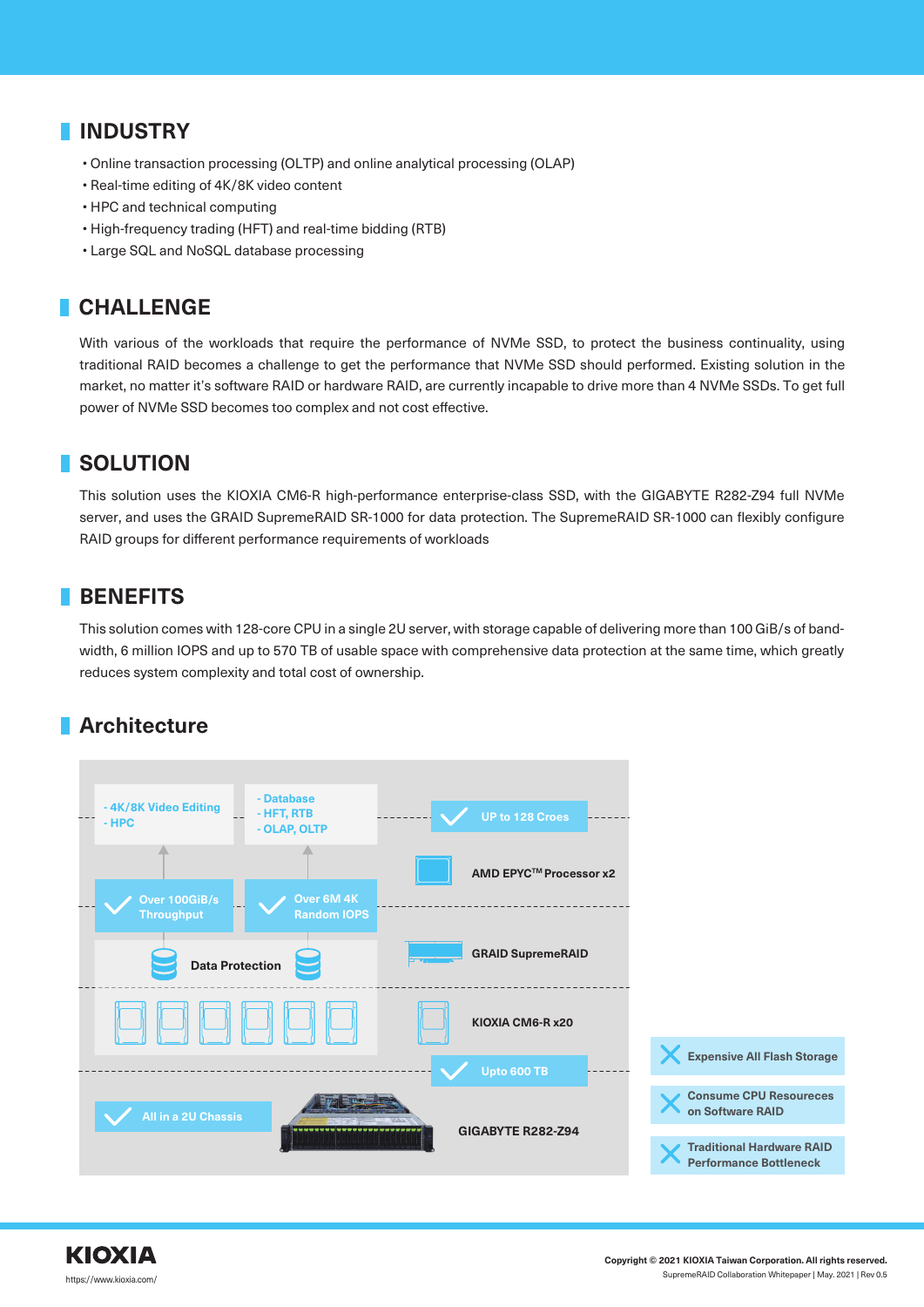## **Deliver high performance for enterprise applications and workloads with CM6 Series Enterprise NVMe SSDs**

Enterprise class NVMe SSDs are designed to deliver the highest performance standard in 24/7 workload. KIOXIA CM6 series include such features as dual-port, high density, multiple endurance grades, and high levels of data protection (data integrity checking, high reliability, media wear reporting and error reporting).

| <b>Feature</b>        | <b>CM6 Series</b>                                                                                                   |
|-----------------------|---------------------------------------------------------------------------------------------------------------------|
| <b>NAND</b>           | BiCS FLASH™ 96-layer 3D TLC                                                                                         |
| Interface             | <b>PCIe 4.0</b>                                                                                                     |
| Specification         | NVMe 1.4                                                                                                            |
| Form Factors          | $2.5$ -inch                                                                                                         |
| <b>Capacity Range</b> | 960GB to 30,720GB (1DWPD)<br>800GB to 12,800GB (3DWPD)                                                              |
| Performance*          | Sequential Read - 6900 MB/s<br>Sequential Write - 4200 MB/s<br>Random Read - 1400K IOPS<br>Random Write - 350K IOPS |

**\*Highest performance during supported capacities and DWPDs.**



#### **Performance Comparison (Gen4 vs. Gen3)**

CM5 series SSDs, PCIe Gen3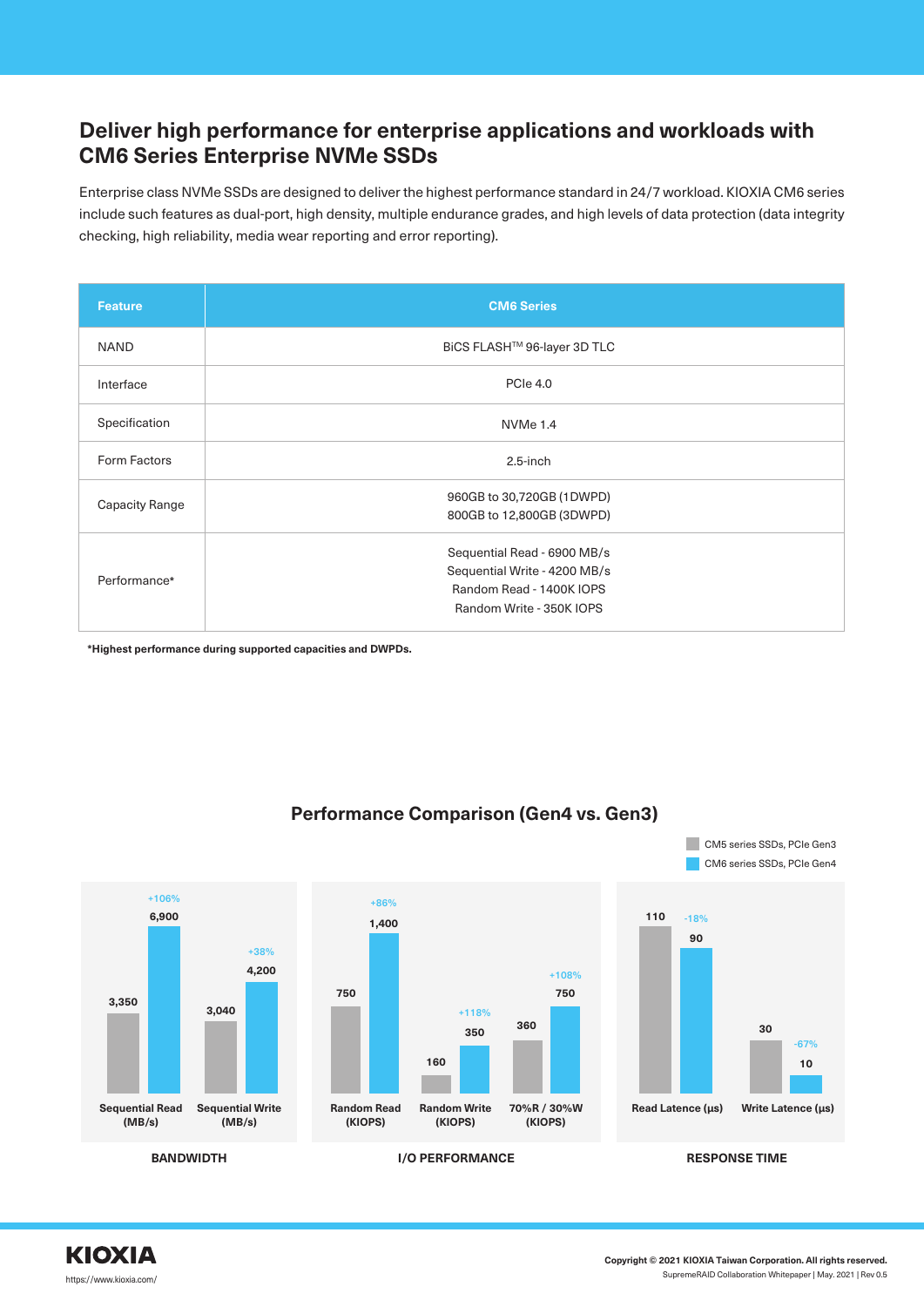# **GRAID SupremeRAID Offers Multiple High-Performance Configurations for Enterprise Computing**

GRAID SupremeRAID is the most powerful, high-speed data protection solution specially designed for NVMe SSDs. The performance of different workload requirements can be met by configurations. A RAID-5 group composed of 3 CM6-R SSDs is designed for database, OLAP use cases can achieve 4671K IOPS random reads and 765K IOPS random writes, at the same time maintain extremely low latency. Even when one of the SSDs is damaged, it will still sustains more than one million random read and write performance which will not impact the performance of the application at all. A RAID-5 group composed of 20 CM6-R SSDs can provide extremely high usable space, with 91 GiB/s sequential read and 7 GiB/s sequential write, it is a perfect solution for applications that require read throughput such as AI training, big data analysis...etc. Finally, RAID-10 group composed of 20 CM6-R SSDs can provide 104 GiB/s sequential read and 30 GiB/s sequential write, which is very close to the theoretical performance, this setup can still maintain a very high bandwidth and complete data reconstruction in very short time even when a single storage device is damaged. Utilizing the high-speed and stable read and write performance of KIOXIA CM6-R, combined with GRAID SupremeRAID data protection solution, Gigabyte R282-Z94 server and AMD EPYC™ 7742 64 core processor, it can be applied to a variety of high-density computing in the most streamlined configuration without worrying about the performance bottleneck caused by data protection.